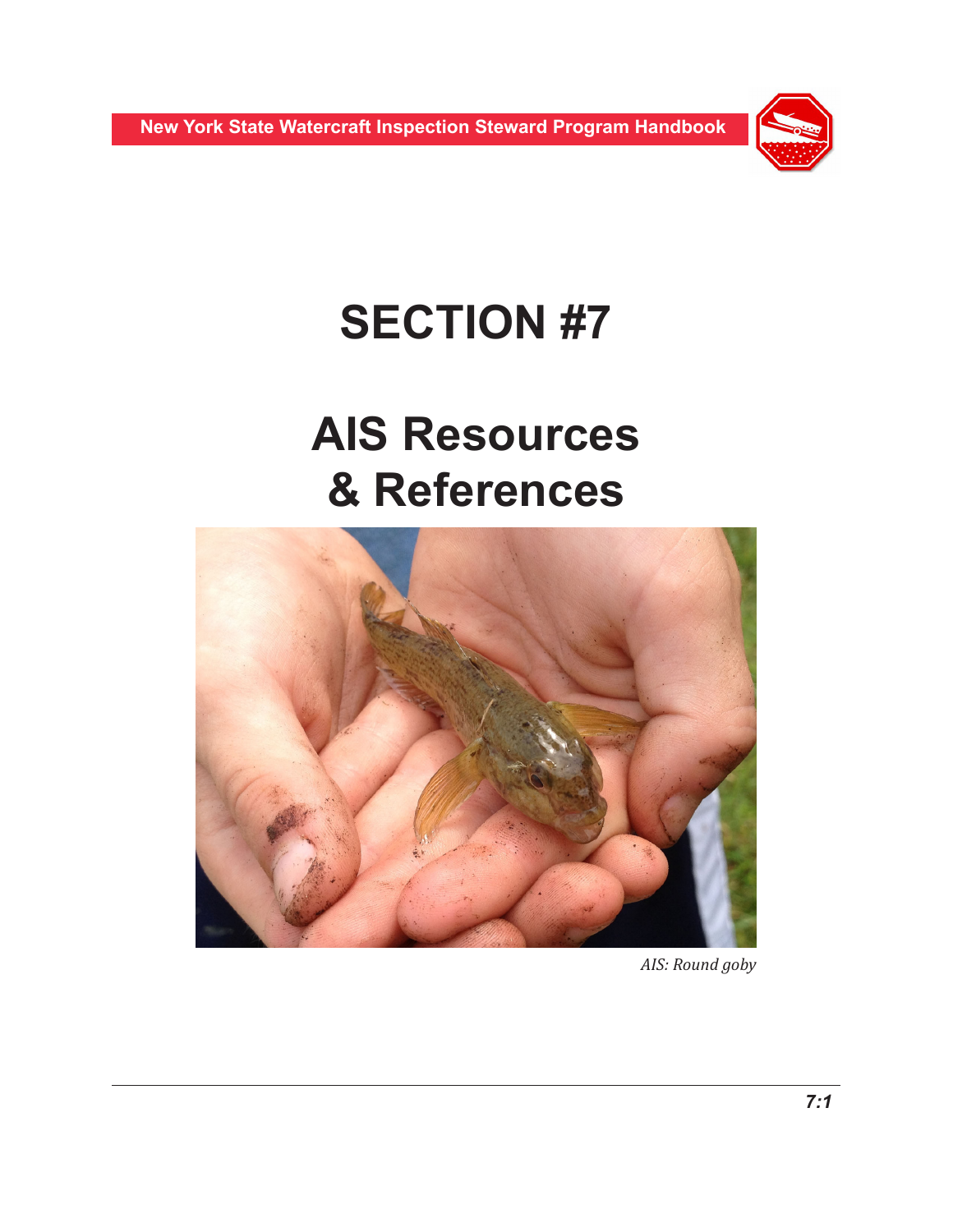

# **The following resources are referenced in this handbook and provided here for easy access. The following abbreviations apply:**

- AIS: Aquatic Invasive Species
- DEC: Department of Environmental Conservation
- NYS: New York State

**[100th Meridian Initiative](http://www.100thmeridian.org/) Drying Time Estimator for Zebra-Quagga Mussel Contaminated Boats**

**[Adirondack Park Invasive Plant Program](http://adkinvasives.com/)**

**AIS Factsheet Links and Distribution Maps**

**[New York Invasive Species Clearinghouse](http://nyis.info) [USGS Invasive Species Program](http://www.usgs.gov/ecosystems/invasive_species/)**

## **AIS Spread Prevention Tips**

- **• [Aquatic Nuisance Species Task Force Recreational Use Guidelines](http://www.anstaskforce.gov/TF%20Fact%20Sheet%20-%20Rec.%20Guidelines.pdf)**
- National Stop Aquatic Hitchhikers!<sup>TM</sup> Campaign
- **• [NYS DEC Prevent the Spread of Aquatic Invasive Species](http://www.dec.ny.gov/animals/48221.html)**

## **[BAITFISH Regulations \(NYS\)](http://www.dec.ny.gov/outdoor/47282.html)**

**[Catskill Regional Invasive Species Partnership](http://catskillinvasives.com/)**

**[CleanDrainDry.org](http://CleanDrainDry.org)**

**[Cornell University Cooperative Extension Invasive Species Program](http://www.nyis.info/index.php?action=about)**

**Federal Invasive Species Regulatory Information:**

- **• [US Coast Guard Ballast Water Management](http://www.uscg.mil/hq/cgcvc/)**
- **• [US Environmental Protection Agency Invasive Species Information](http://water.epa.gov/type/oceb/habitat/invasive_species_index.cfm)**

# **[Finger Lakes Institute](http://www.hws.edu/fli/about.aspx)**

**General Invasive Species Information** 

- **• [Center for Invasive Species and Ecosystem Health](http://www.invasive.org/)**
- **• [Cornell University's NY's Invasive Species Research Institute](http://nyisri.org)**
- **• [Lake Champlain Sea Grant](http://www.uvm.edu/seagrant/)**
- **• [New York Sea Grant](http://www.nyseagrant.org)**
- **• [NYS Canal Corporation](http://www.canals.ny.gov/index.shtml)**
- **• [NYSDEC AIS Information](http://www.dec.ny.gov/animals/50121.html)**
- **• [NYSDEC Invasive & Nuisance Species](http://www.dec.ny.gov/animals/265.html)**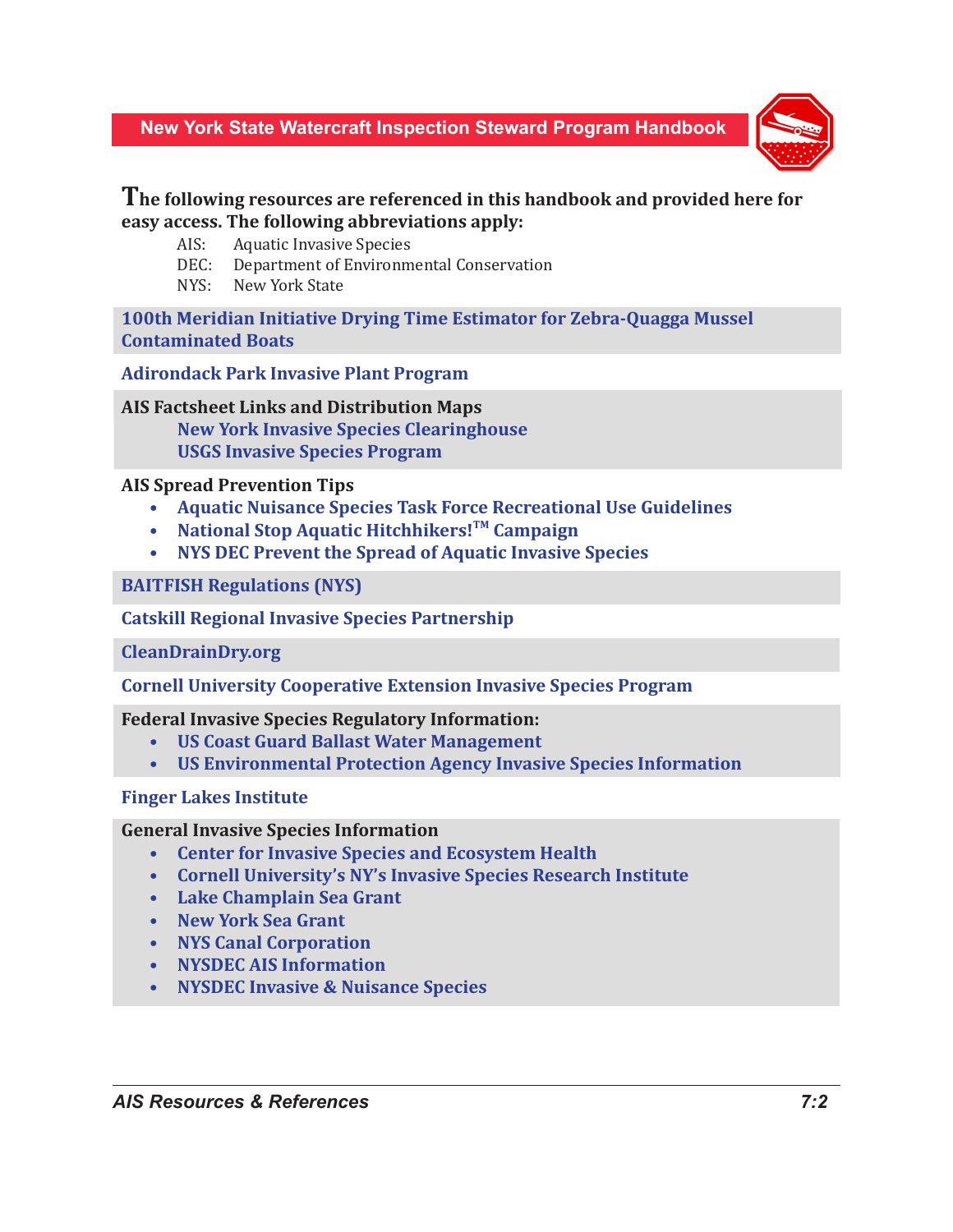

**Incident Reporting [NYSDEC TIP LINE](http://www.dec.ny.gov/regulations/393.html)** online **NYSDEC TIP LINE** phone: 1-800-847-7332

**[Lake Champlain Basin Program](http://www.lcbp.org/)** 

**[Lake Champlain Sea Grant](http://www.uvm.edu/seagrant/)**

**[Lake George Association](http://www.lakegeorgeassociation.org/)** 

**[National Invasive Species Act of 1996](http://www.anstaskforce.gov/Documents/NISA1996.pdf)**

**[New York Invasive Species Clearinghouse](http://nyis.info/)**

**[New York Natural Heritage Program](http://www.dec.ny.gov/animals/29338.html)**

**[New York Sea Grant](http://www.seagrant.sunysb.edu/ccd) Launch Steward Program**

**[New York Sea Grant Watercraft Inspection How-To Video](http://www.seagrant.sunysb.edu/articles/t/on-youtube-nysg-s-watercraft-inspection-how-to-video-coastal-community-development-program-news)**

**[New York State-Owned Public Boat Launch Sites](http://www.dec.ny.gov/outdoor/7832.html)**

**[Northeast Aquatic Nuisance Species \(NEANS\) Panel](http://www.northeastans.org/)**

**[NYS Canal Corporation](http://www.canals.ny.gov/)**

**[NYSDEC Nuisance and Invasive Species](http://www.dec.ny.gov/animals/265.html)**

# **[NYS Federation of Lakes Association](http://www.nysfola.org/)**

#### **NYS Invasive Species Council and Regulatory Information**

- [NYS Invasive Species Council/NYSDEC](http://www.dec.ny.gov/animals/6989.html)
- [NYS Invasive Species Task Force 2005 Report](http://www.nyis.info/pdf/NYS_ISTF_Final_Report.pdf)
- [NYS Invasive Species Management Strategy, August 2011](http://www.dec.ny.gov/docs/lands_forests_pdf/ismgmtstrategy.pdf)

#### **[NYS Office of Parks, Recreation and Historic Preservation](http://nysparks.com)**

**[Partnerships for Invasive Species Management \(PRISM\)](http://www.nyis.info/?action=prism_main)**

**[Paul Smith's College Watershed Stewardship Program](http://adkwatershed.com/stewardship.asp?pages_name=stewardship)**

**[Protect Your Waters Campaign](http://www.protectyourwaters.net/)**

#### **Report References**

- **• 2005: [NYS Invasive Species Task Force Report](http://www.nyis.info/pdf/NYS_ISTF_Final_Report.pdf)**
- **• [A Regulatory System for Non-Native Species Report, New York State Invasive](http://www.dec.ny.gov/docs/lands_forests_pdf/invasive062910.pdf)   [Species Council. 2010.](http://www.dec.ny.gov/docs/lands_forests_pdf/invasive062910.pdf)**
- **• [The Costs of Aquatic Invasive Species to Great Lakes States. Rosaen, et. al.](http://www.aquaticnuisance.org/wordpress/wp-content/uploads/2010/06/The_Costs_of_Aquatic_Invasive_Species_Nature_Conservancy_2012.pdf)   [2012. Anderson Economic Group LLC.](http://www.aquaticnuisance.org/wordpress/wp-content/uploads/2010/06/The_Costs_of_Aquatic_Invasive_Species_Nature_Conservancy_2012.pdf)**

#### *AIS Resources & References 7:3*